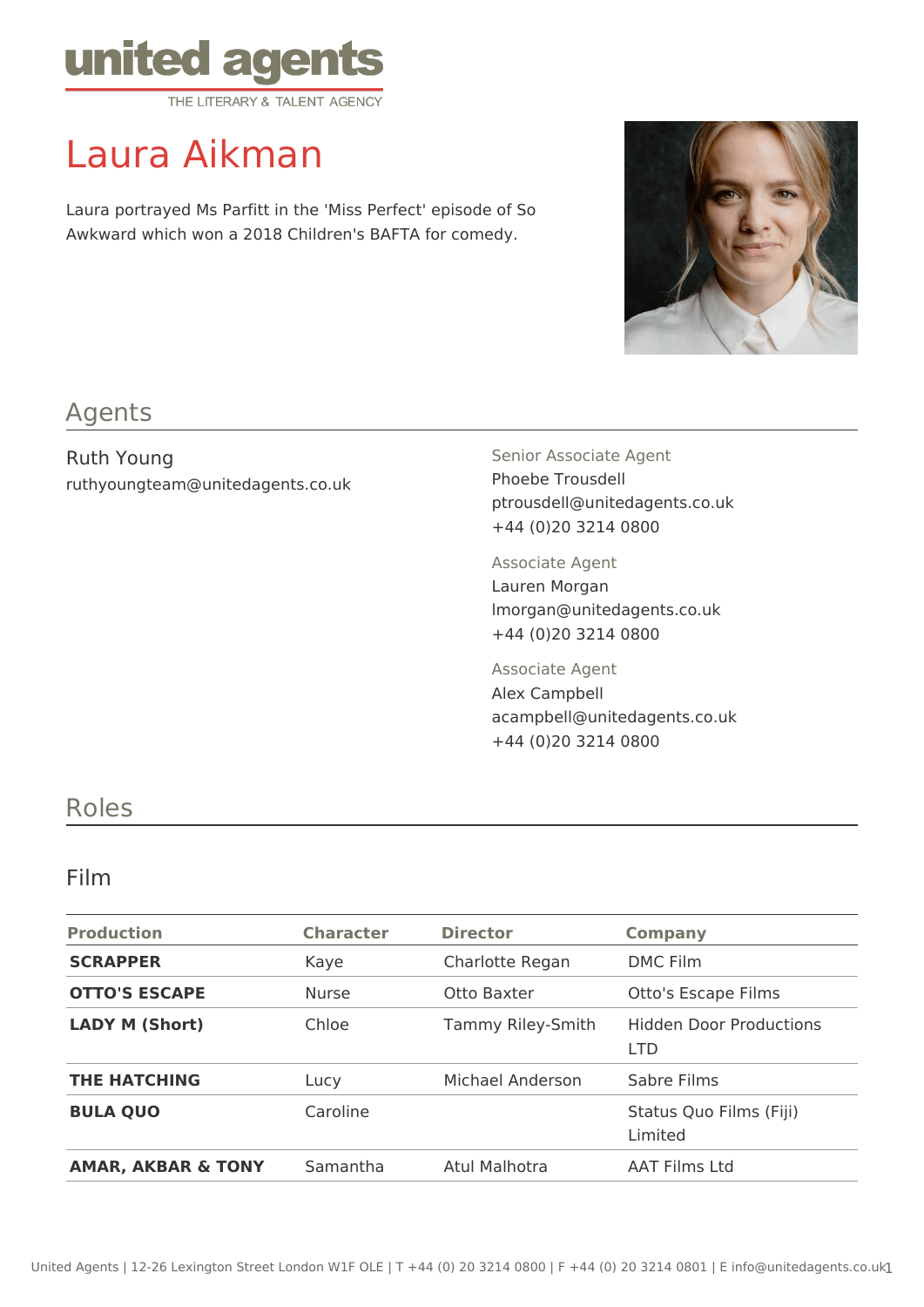| <b>Production</b>           | <b>Character</b> | <b>Director</b> | <b>Company</b>                    |
|-----------------------------|------------------|-----------------|-----------------------------------|
| <b>KEITH LEMON THE FILM</b> | Rosie            | Paul Angunawela | Lionsgate Films                   |
| <b>FREIGHT</b>              | Julie            | Stuart St Paul  | ICON/102 Productions              |
| <b>BLOOD MONKEY</b>         | Sydney           | Robert Young    | <b>Hallmark Films</b>             |
| <b>POPCORN</b>              | Jeannie          | Darren Fisher   | <b>DMS Films</b>                  |
| <b>RUDE AWAKENINGS</b>      | Aly              |                 | Lucy Muss & Alexia<br>Merrington  |
| <b>JAM</b>                  |                  | Angela Abela    |                                   |
| <b>VIRTUAL SEXUALITY</b>    | Lucy Parker      | Nick Hurran     | Columbia Pictures                 |
| THE SCARLET TUNIC           | Dotty            | Stuart St Paul  | <b>Scarlet Productions</b>        |
| <b>SURVIVING PICASSO</b>    | Maya             | James Ivory     | <b>Merchant Ivory Productions</b> |
| THE USUAL CHILDREN          | <b>Hela</b>      | Stuart St Paul  | New Film International            |

## Radio

| <b>Production</b>  | <b>Character</b> | <b>Director</b> | Company     |
|--------------------|------------------|-----------------|-------------|
| THE MASTER BUILDER | Hilde            | Gary Brown      | BBC Radio 4 |

## Television

| <b>Production</b>                                | <b>Character</b> | <b>Director</b>       | <b>Company</b>                     |
|--------------------------------------------------|------------------|-----------------------|------------------------------------|
| <b>THE RISING</b>                                | Victoria Sands   | Various               | <b>Sky Studios</b>                 |
| <b>THEN BARBARA MET ALAN</b>                     | Victoria Scott   |                       | Dragonfly Drama                    |
| <b>DEATH IN PARADISE S10</b>                     | Cherry           | Various               | <b>Red Planet Pictures</b>         |
| <b>THE ONE</b>                                   | Lucy             | Various               | <b>Netflix</b>                     |
| <b>GAVIN &amp; STACEY</b><br>(Christmas Special) | Sonia            | Christine Gernon      | <b>BBC</b>                         |
| THE SPLIT S2                                     | Tabby            | Various               | <b>Sister Pictures</b>             |
| <b>LONDON KILLS</b>                              | Leanne Ponting   | Sean Glynn            | <b>Acorn Productions Ltd</b>       |
| <b>HAMILTON</b>                                  | Sonja            | Kasper Barfoed        | DramaCorp Pampas<br><b>Studios</b> |
| <b>LIAR</b>                                      | Charlotte        | James Strong          | <b>Brocess Limited</b>             |
| <b>SO AWKWARD</b>                                | Ms Parfitt       | Julie Bower           | <b>Channel X North</b>             |
| <b>SCROTAL RECALL 2</b><br>(Lovesick)            | $ 0\rangle$      | <b>Elliot Hegarty</b> | Clerkenwell Films / Netflix        |
| <b>CITIZEN KHAN SERIES 5</b>                     | Debbie           | Various               | <b>BBC</b>                         |
| <b>JOSH</b>                                      | Amy              | David Schneider       | <b>BBC</b>                         |
| <b>JACK TAYLOR</b>                               | Kelly            | Charlie McCarthy      | <b>Tailliuir Films</b>             |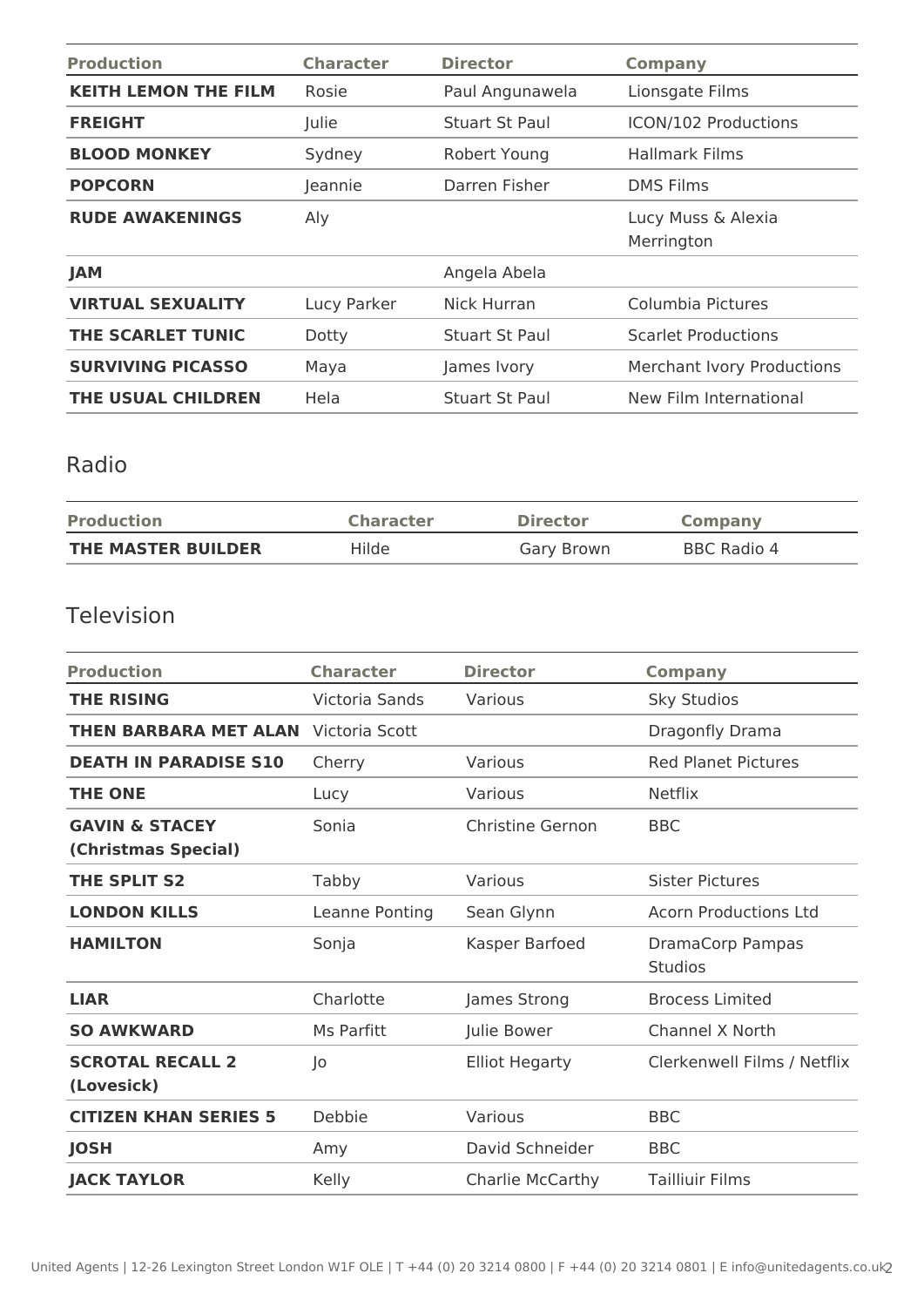| <b>Production</b>                           | <b>Character</b>        | <b>Director</b>                       | <b>Company</b>                  |
|---------------------------------------------|-------------------------|---------------------------------------|---------------------------------|
| THE JOB LOT 3                               | Natalie                 | Sasha Ransome                         | <b>Big Talk Productions</b>     |
| <b>STOP/START</b>                           | Alice                   | <b>Ben Kellett</b>                    | <b>BBC</b>                      |
| <b>BLUESTONE 42</b>                         | Captain Elen            | lain B MacDonald                      | <b>BBC Comedy</b>               |
| <b>CITIZEN KHAN SERIES 3</b>                | Debbie                  | Various                               | <b>BBC</b>                      |
| <b>WATERLOO ROAD Series</b><br><b>10</b>    | Lorna Hutchinson        | Various                               | <b>Shed Productions</b>         |
| <b>NOT GOING OUT - SERIES 7 Debbie</b>      |                         | Various                               | <b>Avalon Television LTD</b>    |
| THE JOB LOT 2                               | Natalie                 | Luke Snellin                          | <b>Big Talk Productions Ltd</b> |
| <b>SIBLINGS</b>                             | Amanda                  | Dan Zeff                              | <b>Bwark Productions LTD</b>    |
| <b>4 O'CLOCK CLUB Series 3</b>              | <b>Miss Poppy</b>       | John Howlett                          | <b>CBBC</b>                     |
| <b>CITIZEN KHAN SERIES 2</b>                | Debbie                  | <b>Ben Gosling Fuller</b>             | <b>BBC</b>                      |
| <b>PRAMFACE 2</b>                           | Jenny                   | Misha Manson-Smith                    | <b>BBC</b>                      |
| <b>WAY TO GO</b>                            | Julia                   | Various                               | <b>BBC</b>                      |
| <b>LEMON LA VIDA LOCA</b>                   | Rosie                   |                                       | FreemantleMedia Ltd             |
| <b>4 O'CLOCK CLUB (series 1</b><br>and $2)$ | <b>Miss Poppy</b>       | <b>Spencer Campbell</b>               | <b>CBBC</b>                     |
| <b>NOT GOING OUT</b>                        | Debbie                  | Nick Wood                             | BBC <sub>1</sub>                |
| <b>RULES OF LOVE</b>                        | Receptionist            | <b>Ben Fuller</b>                     | <b>BBC</b>                      |
| THE ADVENTURES OF<br><b>DANIEL</b>          | Suzie (non TX<br>pilot) | <b>Ben Fuller</b>                     | BBC <sub>2</sub>                |
| <b>BAGGY TROUSERS</b>                       | Carly                   | lain Morris & Damon<br><b>Beesley</b> | <b>Bwark Productions</b>        |
| <b>CASUALTY</b>                             | Rebecca Bright          | Robert Del Maestro                    | <b>BBC TV</b>                   |
| <b>CASUALTY</b>                             | May - regular           | Various                               | <b>BBC</b>                      |
| <b>DISCONNECTED</b>                         | Paula                   | Tom Harper                            | <b>Shine Productions</b>        |
| <b>DOCTORS</b>                              | Katy Harding            | Ray Kilby                             | <b>BBC TV</b>                   |
| <b>FM</b>                                   | Sky                     | <b>Elliot Hegarty</b>                 | <b>ITV</b>                      |
| <b>GREAT EXPECTATIONS</b>                   | Young Biddy             | Julian Jarrold                        |                                 |
| <b>IDENTITY</b>                             | Olivia                  | <b>Brendon Maher</b>                  | <b>ITV</b>                      |
| <b>KERCHING</b>                             | Fleur                   | Angela De Chastelai<br>Smith          |                                 |
| <b>MYSTI</b>                                | Mysti                   | Clive Fleury & Steven<br>Woolfenden   | <b>Mystical Productions</b>     |
| <b>PERSONAL AFFAIRS</b>                     | Lucy Baxter             | Ashley Way                            | 2AMTV for BBC 3                 |
| <b>SIGNS OF LIFE</b>                        | Daisy                   | John Dower                            | Endemol/BBC                     |
| <b>TEENAGE KICKS</b>                        | Millie                  | Dewi Humphreys                        | Phil McIntyre Productions       |